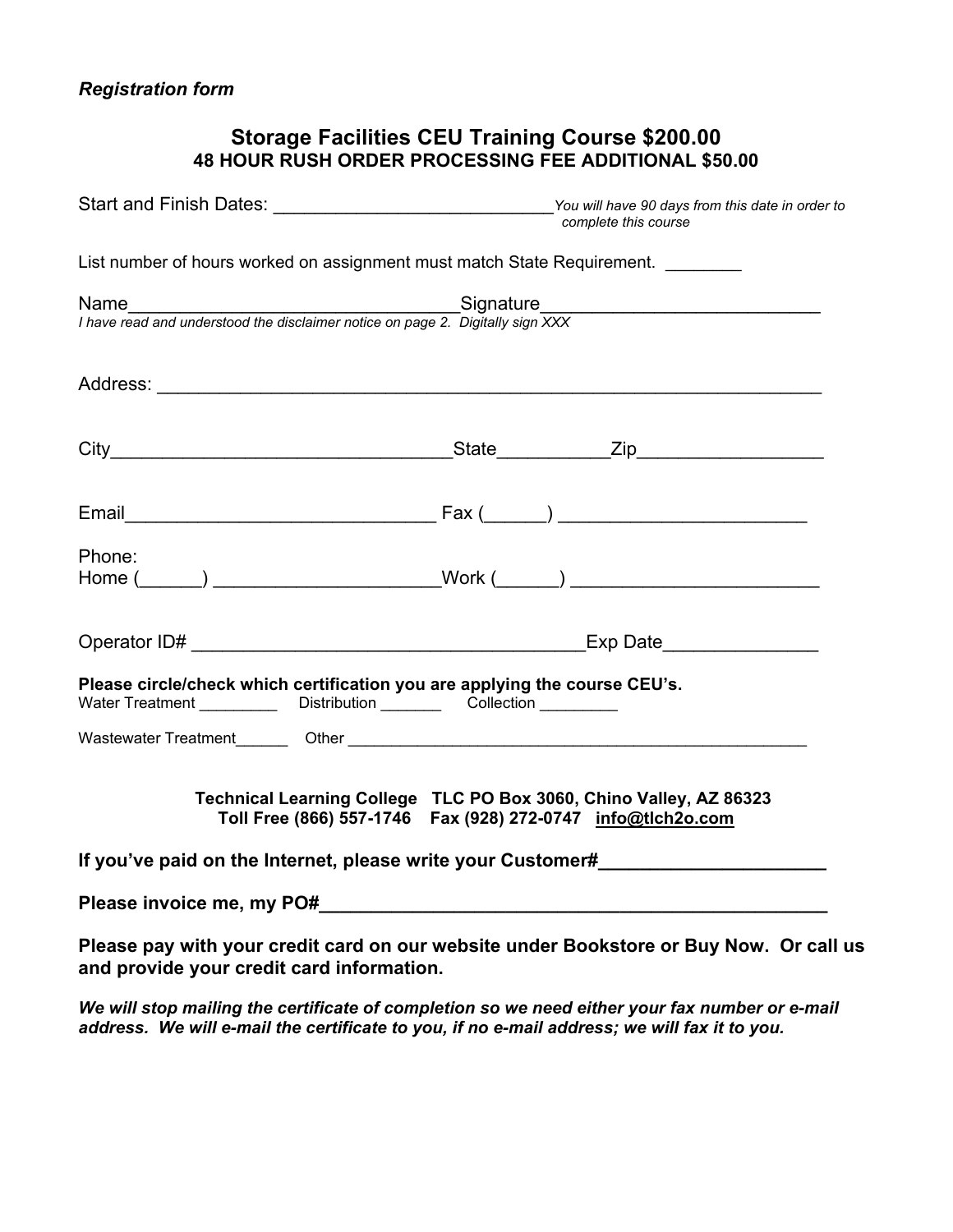# **DISCLAIMER NOTICE**

I understand that it is my responsibility to ensure that this CEU course is either approved or accepted in my State for CEU credit. I understand State laws and rules change on a frequent basis and I believe this course is currently accepted in my State for CEU or contact hour credit, if it is not, I will not hold Technical Learning College responsible. I fully understand that this type of study program deals with dangerous, changing conditions and various laws and that I will not hold Technical Learning College, Technical Learning Consultants, Inc. (TLC) liable in any fashion for any errors, omissions, advice, suggestions or neglect contained in this CEU education training course or for any violation or injury, death, neglect, damage or loss of your license or certification caused in any fashion by this CEU education training or course material suggestion or error or my lack of submitting paperwork. It is my responsibility to call or contact TLC if I need help or assistance and double-check to ensure my registration page and assignment has been received and graded. It is my responsibility to ensure all information is correct and to abide with all rules and regulations.

**Professional Engineers**; Most states will accept our courses for credit but we do not officially list the States or Agencies. Please check your State for approval.

*You can obtain a printed version of the course from TLC for an additional \$169.95 plus shipping charges.* 

# **AFFIDAVIT OF EXAM COMPLETION**

I affirm that I personally completed the entire text of the course. I also affirm that I completed the exam without assistance from any outside source. I understand that it is my responsibility to file or maintain my certificate of completion as required by the state or by the designation organization.

# **Grading Information**

In order to maintain the integrity of our courses we do not distribute test scores, percentages or questions missed. Our exams are based upon pass/fail criteria with the benchmark for successful completion set at 70%. Once you pass the exam, your record will reflect a successful completion and a certificate will be issued to you.

# **Do not solely depend on TLC's Approval list for it may be outdated.**

**Some States and many employers require the final exam to be proctored.**  <http://www.abctlc.com/downloads/PDF/PROCTORFORM.pdf>

# **All downloads are electronically tracked and monitored for security purposes.**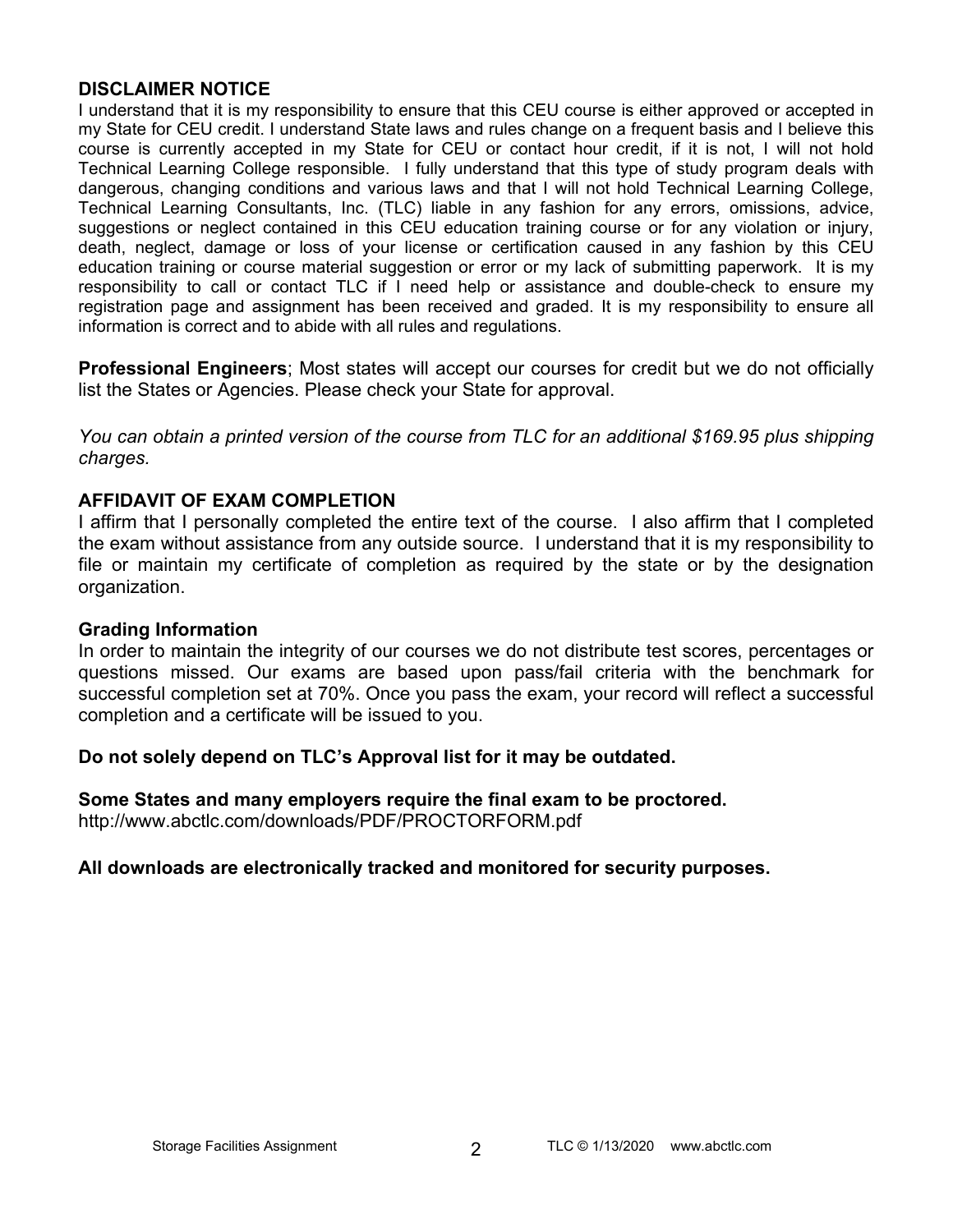# **CERTIFICATION OF COURSE PROCTOR**

Technical Learning College requires that our students who takes a correspondence or home study program course must pass a proctored course reading, quiz and final examination. The proctor must complete and provide to the school a certification form approved by the commission for each examination administered by the proctor.

**Instructions**. When a student completes the course work, fill out the blanks in this section and provide the form to the proctor with the examination.

Name of Course:  $\blacksquare$ 

Name of Licensee:

**Instructions to Proctor**. After an examination is administered, complete and return this certification and examination to the school in a sealed exam packet or in pdf format.

I certify that:

- 1. I am a disinterested third party in the administration of this examination. I am not related by blood, marriage or any other relationship to the licensee which would influence me from properly administering the examination.
- 2. The licensee showed me positive photo identification prior to completing the examination.
- 3. The enclosed examination was administered under my supervision on . The licensee received no assistance and had no access to books, notes or reference material.
- 4. I have not permitted the examination to be compromised, copied, or recorded in any way or by any method.
- 5. Provide an estimate of the amount of time the student took to complete the assignment.

Time to complete the entire course and final exam. \_\_\_\_\_\_\_\_\_\_\_\_\_\_\_\_\_\_\_\_\_\_\_\_\_\_\_\_\_

Notation of any problem or concerns:

Name and Telephone of Proctor (please print):

Signature of Proctor

 $\overline{a}$ 

 $\overline{a}$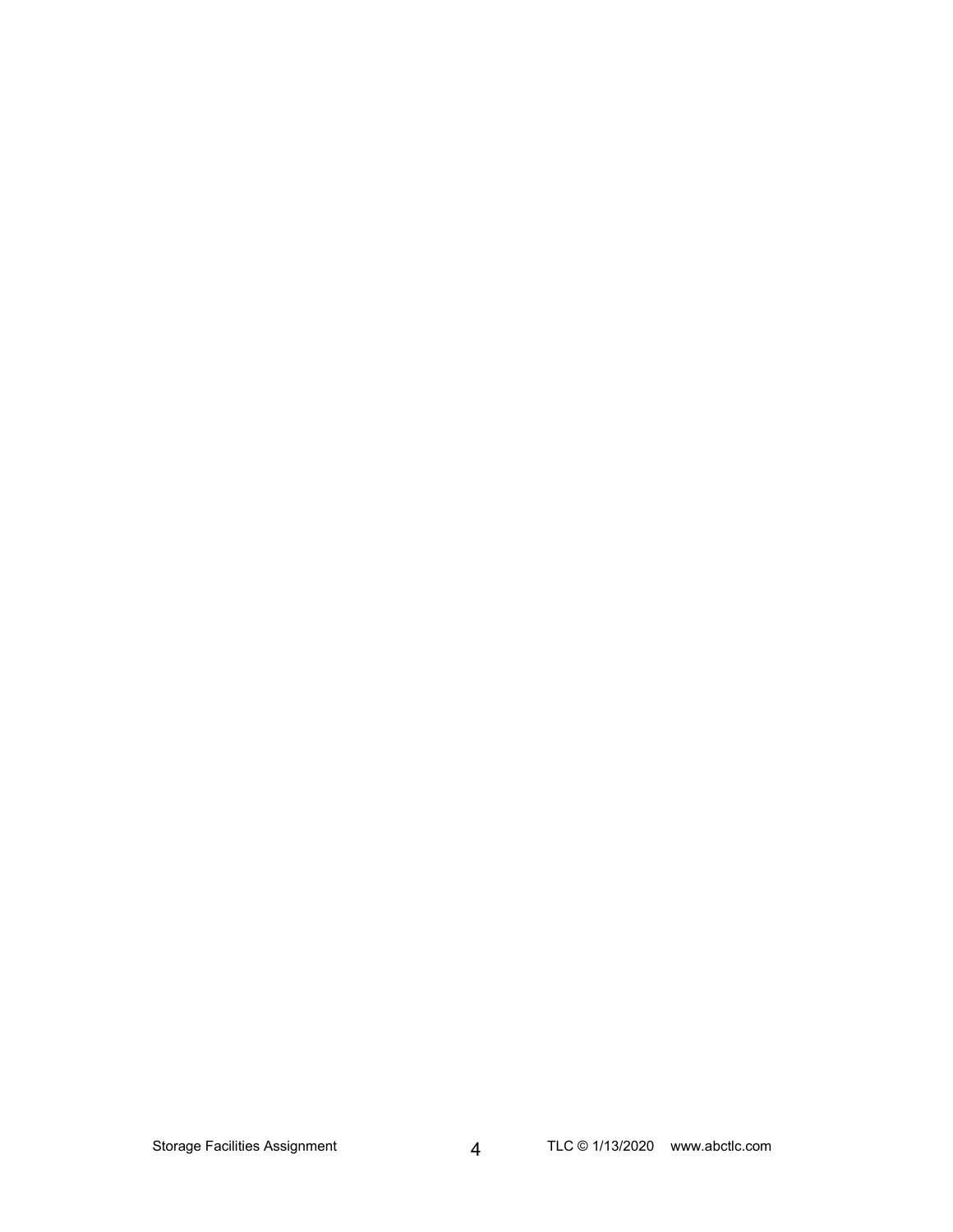# **Storage Facilities Answer Key**

**Name\_\_\_\_\_\_\_\_\_\_\_\_\_\_\_\_\_\_\_\_\_\_\_\_\_\_\_\_\_\_\_\_\_\_\_\_**

**Phone \_\_\_\_\_\_\_\_\_\_\_\_\_\_\_\_\_\_\_\_\_\_\_\_\_\_\_\_\_\_\_\_\_\_\_** 

**Did you check with your State agency to ensure this course is accepted for credit?** 

**You are responsible to ensure this course is accepted for credit. No refunds. Method of Course acceptance confirmation. Please fill this section** 

Website \_\_ Telephone Call \_\_ Email \_\_\_ Spoke to \_\_\_\_\_\_\_\_\_\_\_\_\_\_\_\_\_\_\_\_\_\_\_\_\_\_\_\_\_\_\_\_

What is the course approval number, if applicable?

**How many hours did you work on the assignment? \_\_\_\_\_\_\_\_\_\_\_\_\_\_\_\_\_\_\_\_**

*You can electronically complete this assignment in Adobe Acrobat DC.* 

Please Circle, Bold, Underline or X, one answer per question. A **felt tipped pen** works best.

| 1. ABCD                              | 20. AB      | 39. AB                              | 58. AB      |
|--------------------------------------|-------------|-------------------------------------|-------------|
| 2. ABCD                              | 21. ABCD    | 40. AB                              | 59. AB      |
| 3. A B                               | 22. A B C D | 41. ABCD                            | 60. AB      |
| 4. ABCD                              | 23. ABCD    | 42. AB                              | 61. AB      |
| 5. A B                               | 24. ABCD    | 43. AB                              | 62. A B     |
| 6. ABCD                              | 25. ABCD    | 44. ABCD                            | 63. AB      |
| 7. ABCD                              | 26. ABCD    | 45. ABCD                            | 64. AB      |
| 8. AB                                | 27. ABCD    | 46. AB                              | 65. AB      |
| 9. A B                               | 28. ABCD    | 47. AB                              | 66. AB      |
| 10. AB                               | 29. AB      | 48. ABCD                            | 67. AB      |
| 11. ABCD                             | 30. A B C D | 49. ABCD                            | 68. AB      |
| 12. A B C D                          | 31. ABCD    | 50. A B C D                         | 69. AB      |
| 13. A B C D                          | 32. A B C D | 51. AB                              | 70. AB      |
| 14. AB                               | 33. A B C D | 52. AB                              | 71. ABCD    |
| 15. A B C D                          | 34. AB      | 53. A B C D                         | 72. ABCD    |
| 16. A B C D                          | 35. A B C D | 54. ABCD                            | 73. ABCD    |
| 17. AB                               | 36. AB      | 55. AB                              | 74. ABCD    |
| 18. AB                               | 37. ABCD    | 56. ABCD                            | 75. ABCD    |
| 19. ABCD                             | 38. ABCD    | 57. AB                              | 76. A B C D |
| <b>Storage Facilities Assignment</b> |             | TLC © 1/13/2020 www.abctlc.com<br>5 |             |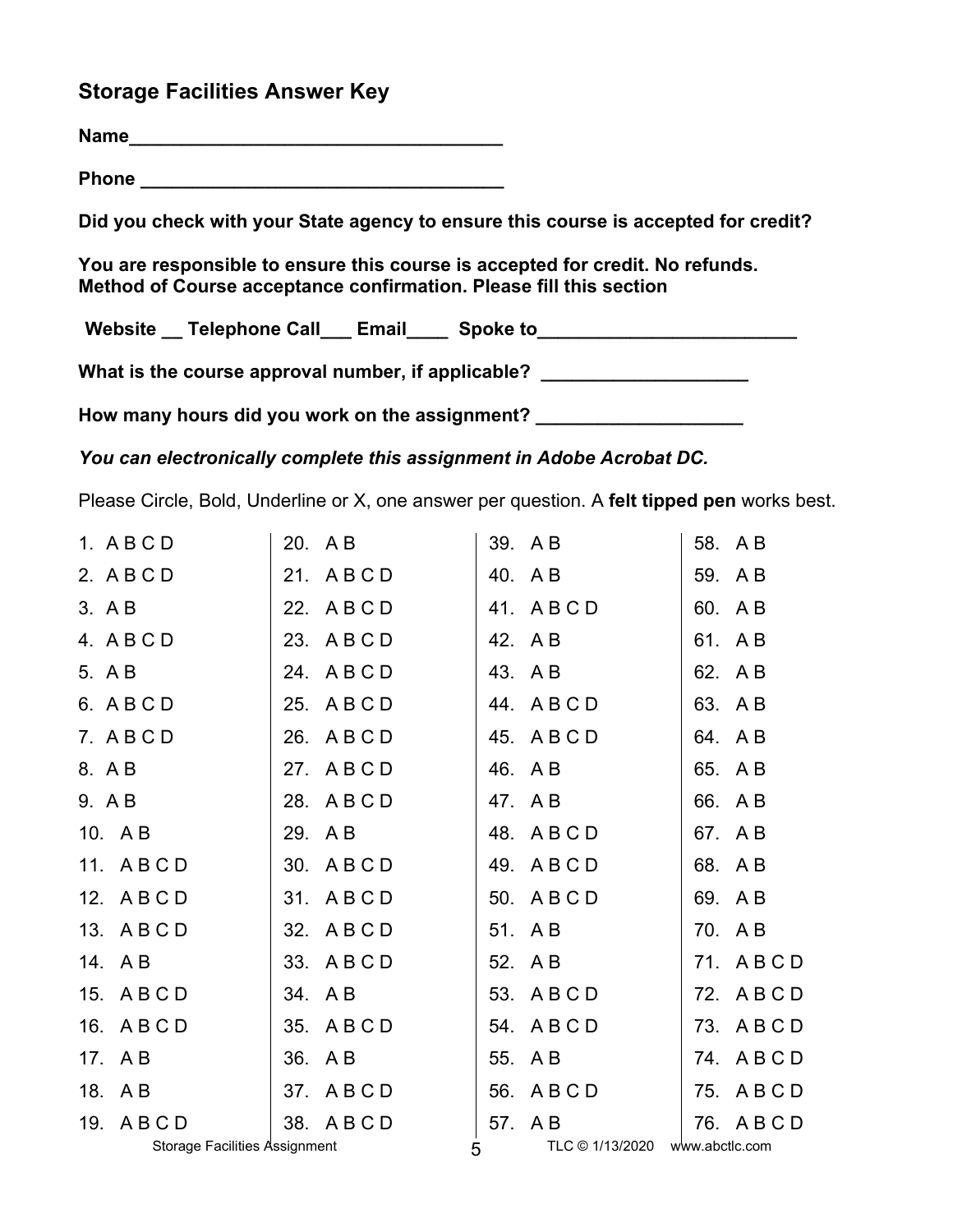| 77. ABCD    | 83. AB   | 89. ABCD    | 95. A B C D  |
|-------------|----------|-------------|--------------|
| 78. AB      | 84. AB   | 90. AB      | 96. A B      |
| 79. AB      | 85. A B  | 91. ABCD    | 97. AB       |
| 80. AB      | 86. ABCD | 92. A B C D | 98. AB       |
| 81. AB      | 87. AB   | 93. ABCD    | 99. ABCD     |
| 82. A B C D | 88. ABCD | 94. AB      | 100. A B C D |

# **Disclaimer Notice**

I understand that I am 100 percent responsible to ensure that TLC receives the Assignment and Registration Key and that it is accepted for credit by my State or Providence. I understand that TLC has a zero tolerance towards not following their rules, cheating or hostility towards staff or instructors. I need to complete the entire assignment for credit. There is no credit for partial assignment completion. My exam was proctored. I will contact TLC if I do not hear back from them within 2 days of Assignment submission. I will forfeit my purchase costs and will not receive credit or a refund if I do not abide with TLC's rules. I will not hold TLC liable for any errors, injury, death or non-compliance with rules. I will abide with all federal and state rules and rules found on page 2.

# **Please Sign that you understand and will abide with TLC's Rules.**

# **Signature**

*Please write down any questions you were not able to find the answers or that have errors.* 

**\_\_\_\_\_\_\_\_\_\_\_\_\_\_\_\_\_\_\_\_\_\_\_\_\_\_\_\_\_\_\_\_\_\_\_\_\_\_\_\_\_\_\_\_\_\_\_\_\_\_\_\_\_\_**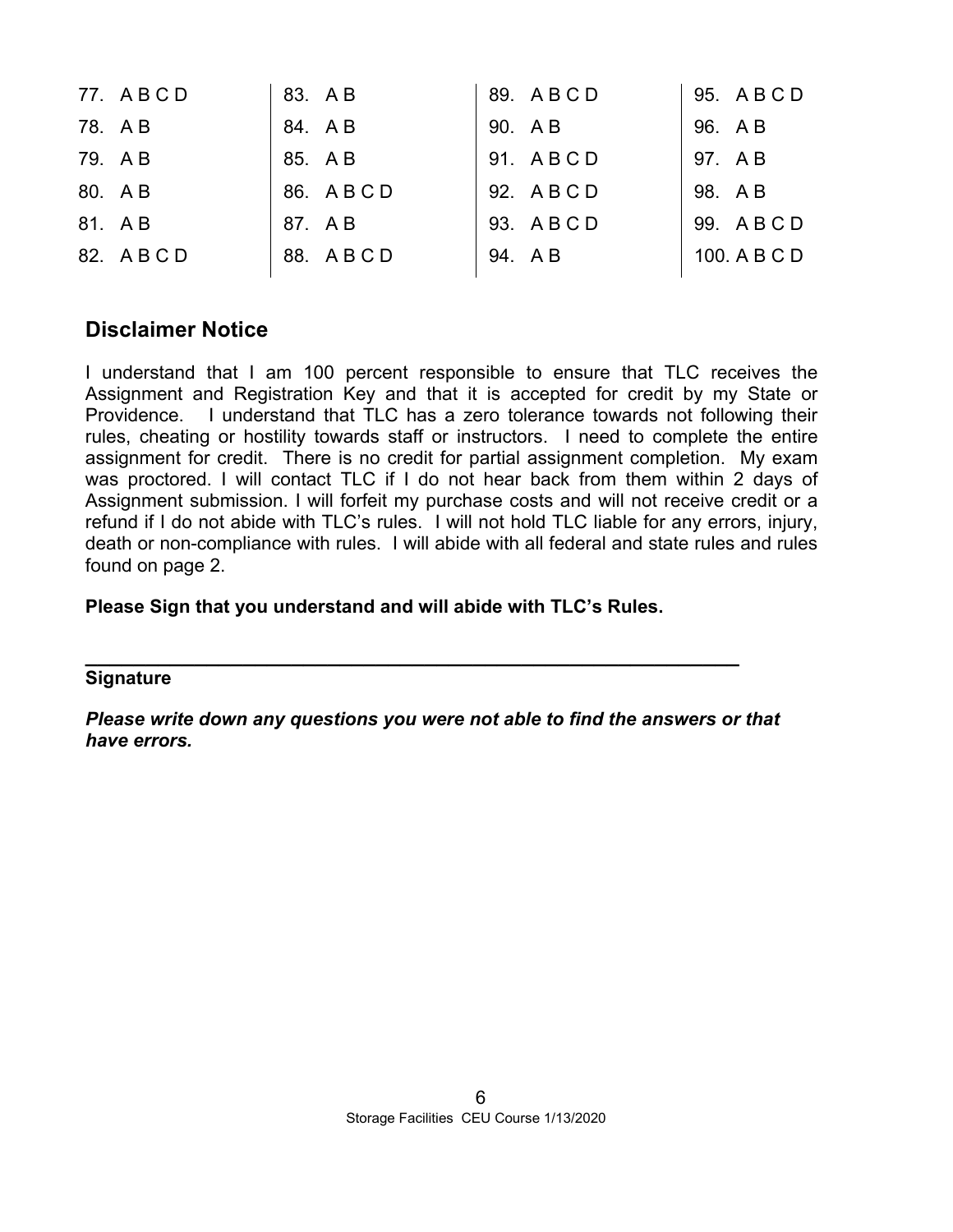# *Please e-mail or fax this survey along with your final exam*

# **STORAGE FACILITIES CEU TRAINING COURSE CUSTOMER SERVICE RESPONSE CARD**

NAME: \_\_\_\_\_\_\_\_\_\_\_\_\_\_\_\_\_\_\_\_\_\_\_\_\_\_\_\_\_\_\_\_\_  $E\text{-} \textsf{MAL}$  . The set of the set of the set of the set of the set of the set of the set of the set of the set of the set of the set of the set of the set of the set of the set of the set of the set of the set of the set *PLEASE COMPLETE THIS FORM BY CIRCLING THE NUMBER OF THE APPROPRIATE ANSWER IN THE AREA BELOW.*  Please rate the difficulty of your course. Very Easy 0 1 2 3 4 5 Very Difficult Please rate the difficulty of the testing process. Very Easy 0 1 2 3 4 5 Very Difficult Please rate the subject matter on the exam to your actual field or work. Very Similar 0 1 2 3 4 5 Very Different How did you hear about this Course?\_\_\_\_\_\_\_\_\_\_\_\_\_\_\_\_\_\_\_\_\_\_\_\_\_\_\_\_\_\_\_\_\_\_ What would you do to improve the Course?  $\mathcal{L}_\mathcal{L} = \mathcal{L}_\mathcal{L} = \mathcal{L}_\mathcal{L} = \mathcal{L}_\mathcal{L} = \mathcal{L}_\mathcal{L} = \mathcal{L}_\mathcal{L} = \mathcal{L}_\mathcal{L} = \mathcal{L}_\mathcal{L} = \mathcal{L}_\mathcal{L} = \mathcal{L}_\mathcal{L} = \mathcal{L}_\mathcal{L} = \mathcal{L}_\mathcal{L} = \mathcal{L}_\mathcal{L} = \mathcal{L}_\mathcal{L} = \mathcal{L}_\mathcal{L} = \mathcal{L}_\mathcal{L} = \mathcal{L}_\mathcal{L}$ How about the price of the course? Poor Fair Average Good Great How was your customer service? Poor Fair Average Good Great Any other concerns or comments.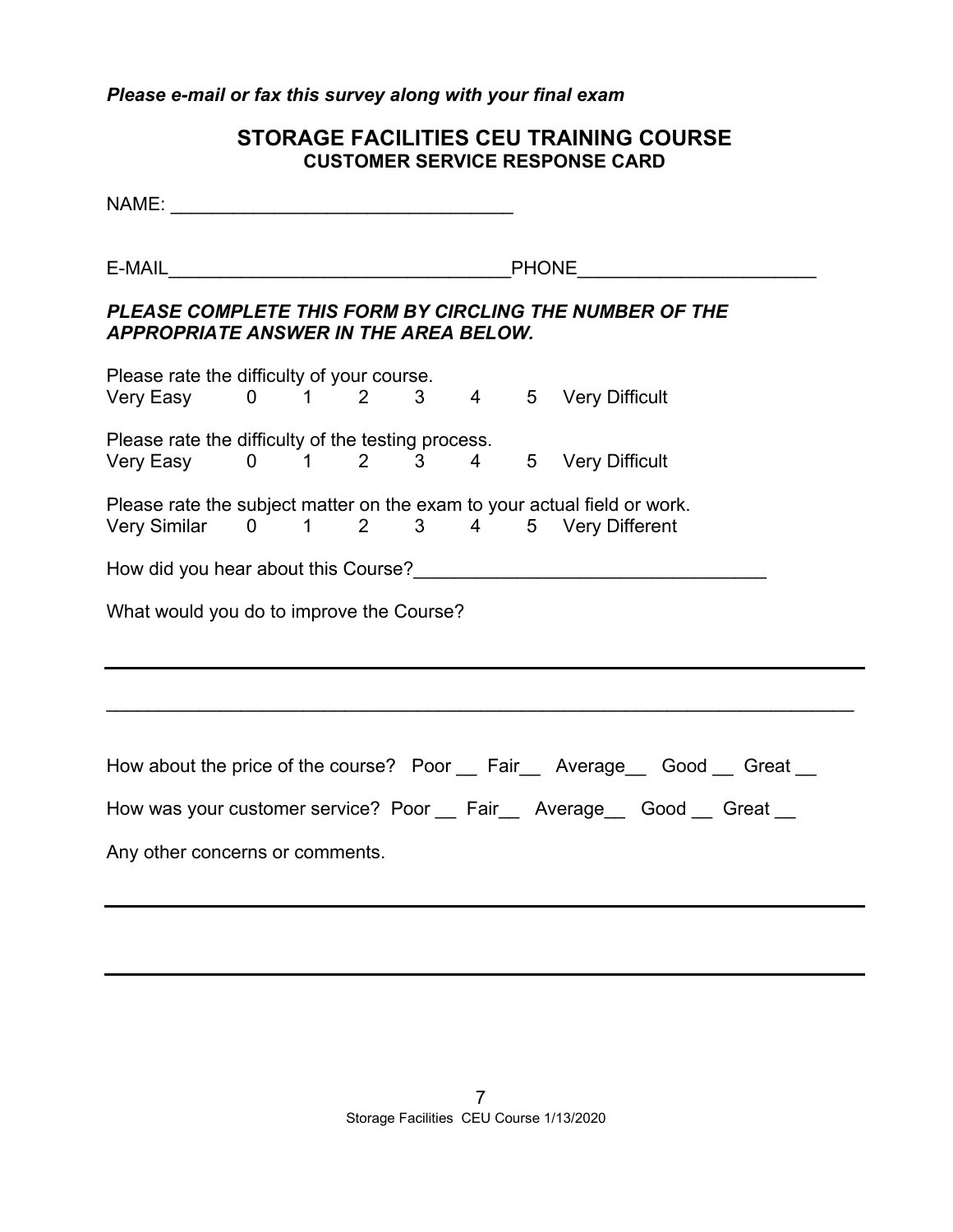# **When Finished with Your Assignment...**

# **REQUIRED DOCUMENTS**

Please scan the **Registration Page, Answer Key, Proctoring report, Survey and Driver's License** and email these documents to [info@TLCH2O.com.](mailto:info@TLCH2O.com) 

# **IPhone Scanning Instructions**

If you are unable to scan, take a photo of these documents with your **iPhone** and send these photos to TLC, info@TLCH2O.com.

# **FAX**

If you are unable to scan and email, please fax these documents to TLC, if you fax, call to confirm that we received your paperwork. **(928) 468-0675** 

# **Rush Grading Service**

If you need this assignment graded and the results mailed to you within a 48-hour period, prepare to pay an additional rush service handling fee of \$50.00. This fee may not cover postage costs. If you need this service, simply write RUSH on the top of your Registration Form. We will place you in the front of the grading and processing line. Thank you…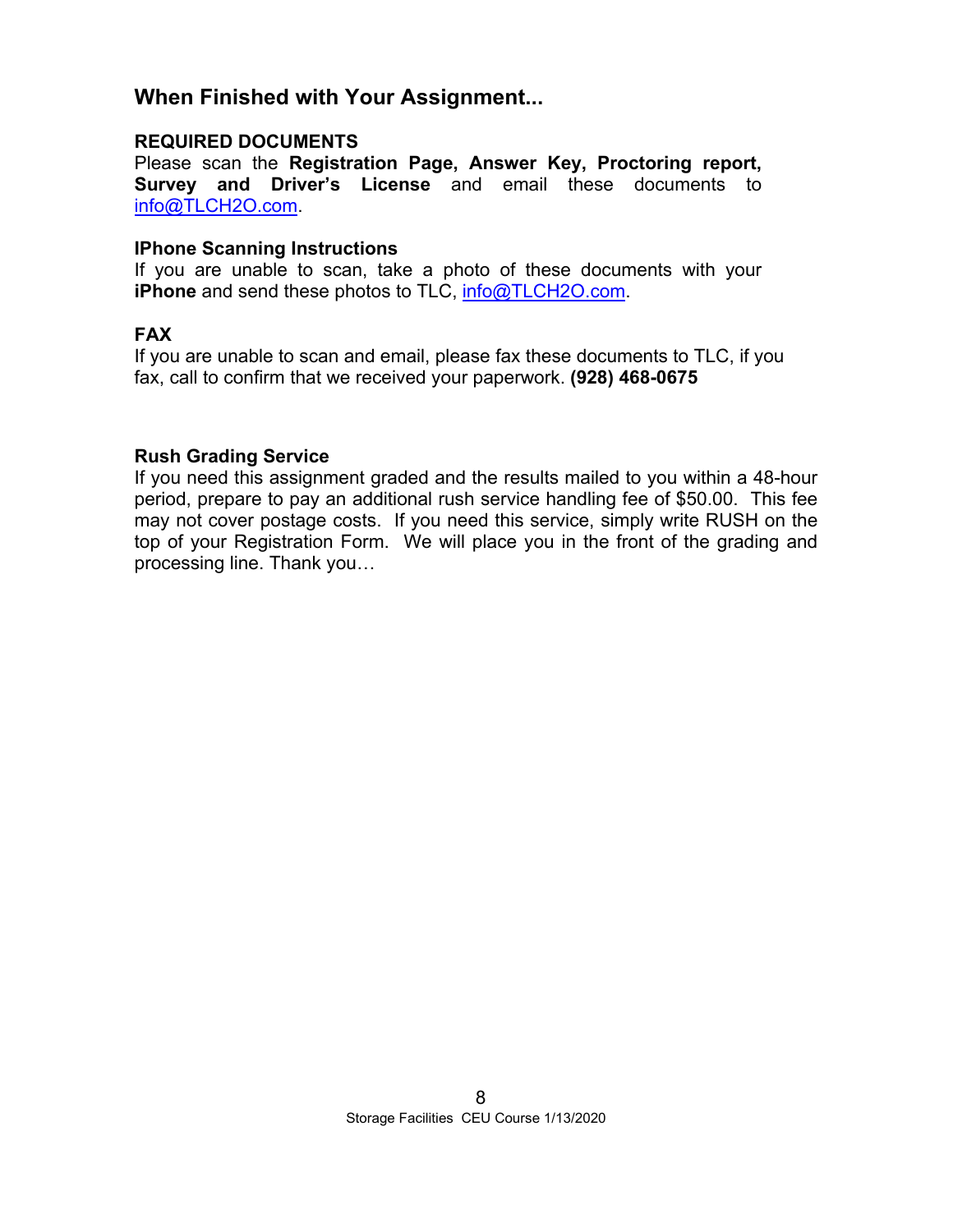# **Storage Facilities CEU Course Assignment**

#### *The Assignment (Exam) is also available in Word on the Internet for your convenience, please visit [www.ABCTLC.com an](http://www.ABCTLC.com)d download the assignment and e- mail it back to TLC.*

You will have 90 days from the start of this course to complete in order to receive your Professional Development Hours (**PDHs**) or Continuing Education Unit (**CEU**). A score of 70 % is necessary to pass this course. We prefer if this exam is proctored. No intentional trick questions. If you should need any assistance, please email all concerns and the completed manual to [info@tlch2o.com.](mailto:info@tlch2o.com) 

We would prefer that you utilize the enclosed answer sheet in the front, but if you are unable to do so, type out your own answer key. Please include your name and address on your answer key and make copy for yourself. You can e-mail or fax your Answer Key along with the Registration Form to TLC. **(S) Means answer may be plural or singular**. **Multiple Choice Section, One answer per question and please use the answer key.**

#### **Please write down any questions that you had trouble with or finding the answer.**

#### **Water Storage Introduction**

1. According to the text, treated or pumped water is placed in Theorem in order for disinfection to take place.

- A.An open tank or reservoir C. A closed tank or reservoir
- B. Water distribution system(s) D. None of the above

2. Which of the following limits contamination of water as it travels to the customer, finished water storage facilities are an important component of the protective distribution system?

A. Cathodic protection C. Barrier

B. Corrosion D. None of the above

#### **Storage and Distribution**

3. The expense of supplying water to the users of any water system includes are on-going maintenance costs associated with cleaning, repairing and replacing water storage facilities. A.True B. False

4. Correct construction is important in maintaining system integrity and the distribution system must also protect?

- A. Cathodic protection C. Water quality
- B. Corrosion **D. None of the above**

#### **Water Storage Facilities**

5. Water storage facilities and tanks vary in types that are used in the water distribution systems, such as stand pipes, elevated tanks and reservoirs, hydropneumatic tanks and surge tanks

A.True B. False

6. Which of the following can be converted into pressure potential energy or kinetic energy for delivery to homes?

- A. Static pressure C. Hydraulic power
- B. Stored energy D. None of the above

9

Storage Facilities CEU Course 1/13/2020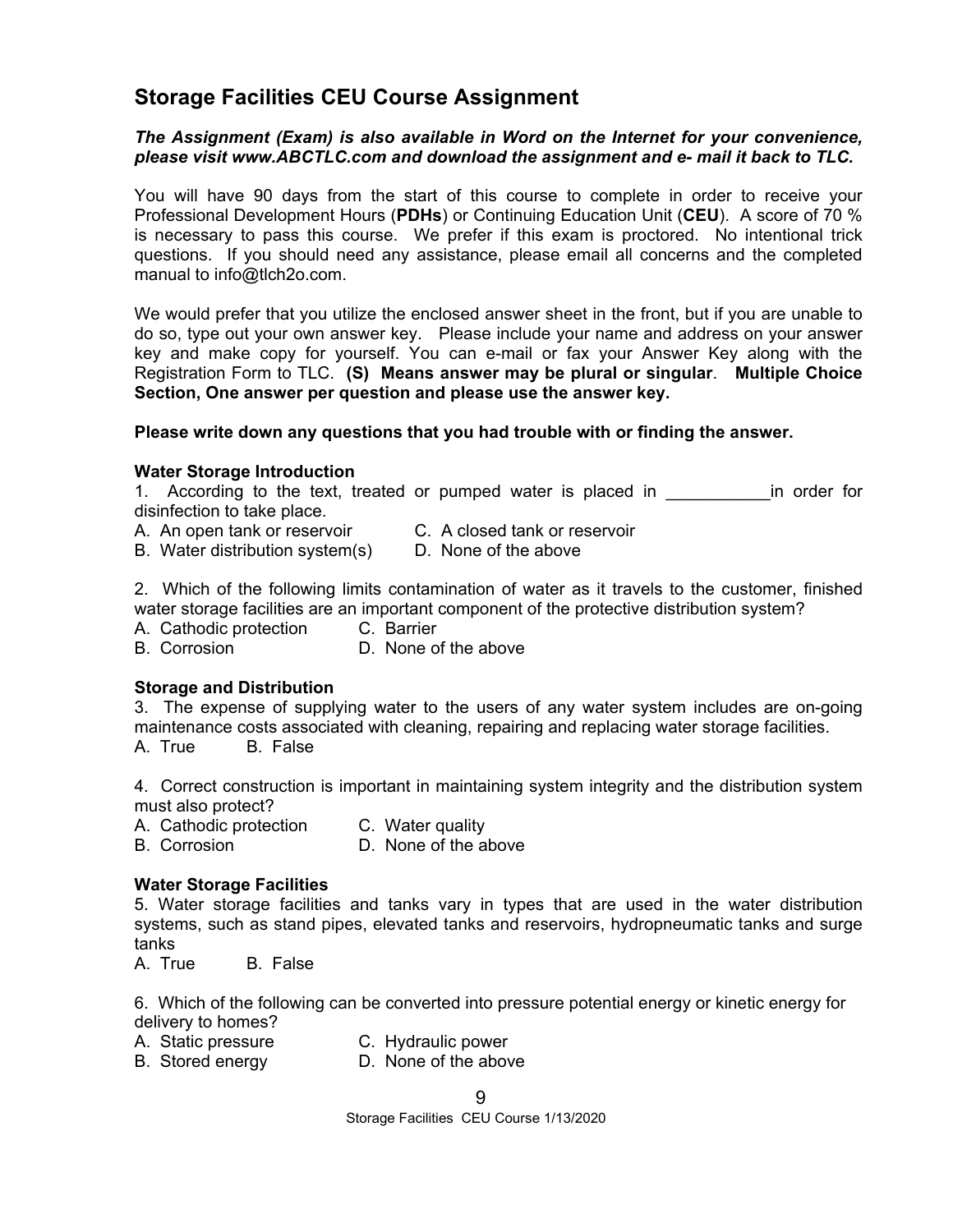#### **Storage Reservoirs**

7. It is suggested that **be located at a high enough elevation to allow the water** to flow by gravity to the distribution system.

- A. Storage reservoirs C. Adequate pressure tanks<br>B. Levelers **C. None of the above**
- D. None of the above

### **Steel Reservoirs**

8. Steel reservoirs or tanks generally have higher construction and installation costs than concrete, and require less maintenance.

A. True B. False

9. Steel tanks should be inspected once every 5-7 years.

A. True B. False

10. The maintenance program for reservoir tanks should call for decade draining for a complete inspection of the interior.

A. True B. False

11. Many storage facilities have hydraulic matters that has resulted in many storage facilities operating today with **than is needed for non-emergency usage.** 

- A.Smaller water storage capacity C. Inadequate pressure
	-
- B. Larger water storage capacity **D.** None of the above
- 

#### **Categories of Finished Water Storage Facilities**

12. Which of the following does not include facilities such as clearwells that are part of treatment or contact time obligations per the Surface Water Treatment Rules?

A. Long detention times C. Finished water storage

B. Ground storage reservoirs D. None of the above

13. Ground storage tanks or reservoirs can be below ground, and may be accompanied by pump stations if not built at elevations providing the required system pressure by?

A. Storage volume of a standpipe C. A filtration and treatment plant

B. Gravity **D. None of the above** 

14. Elevated tanks are supported by a single pedestal that has been constructed where aesthetic factors are an important part of the design process.

A. True B. False

15. Which of the following purposes are somewhat as a combination of ground and elevated storage?

A. Storage volume C. Surge tank

B. Standpipe D. None of the above

- 16. Several standpipes were built with?
- A. A common inlet and outlet C. Pressure reliefs
- B. Air tanks **D. None of the above**

17. Water color in many storage facilities is the most important factor related to water quality deterioration.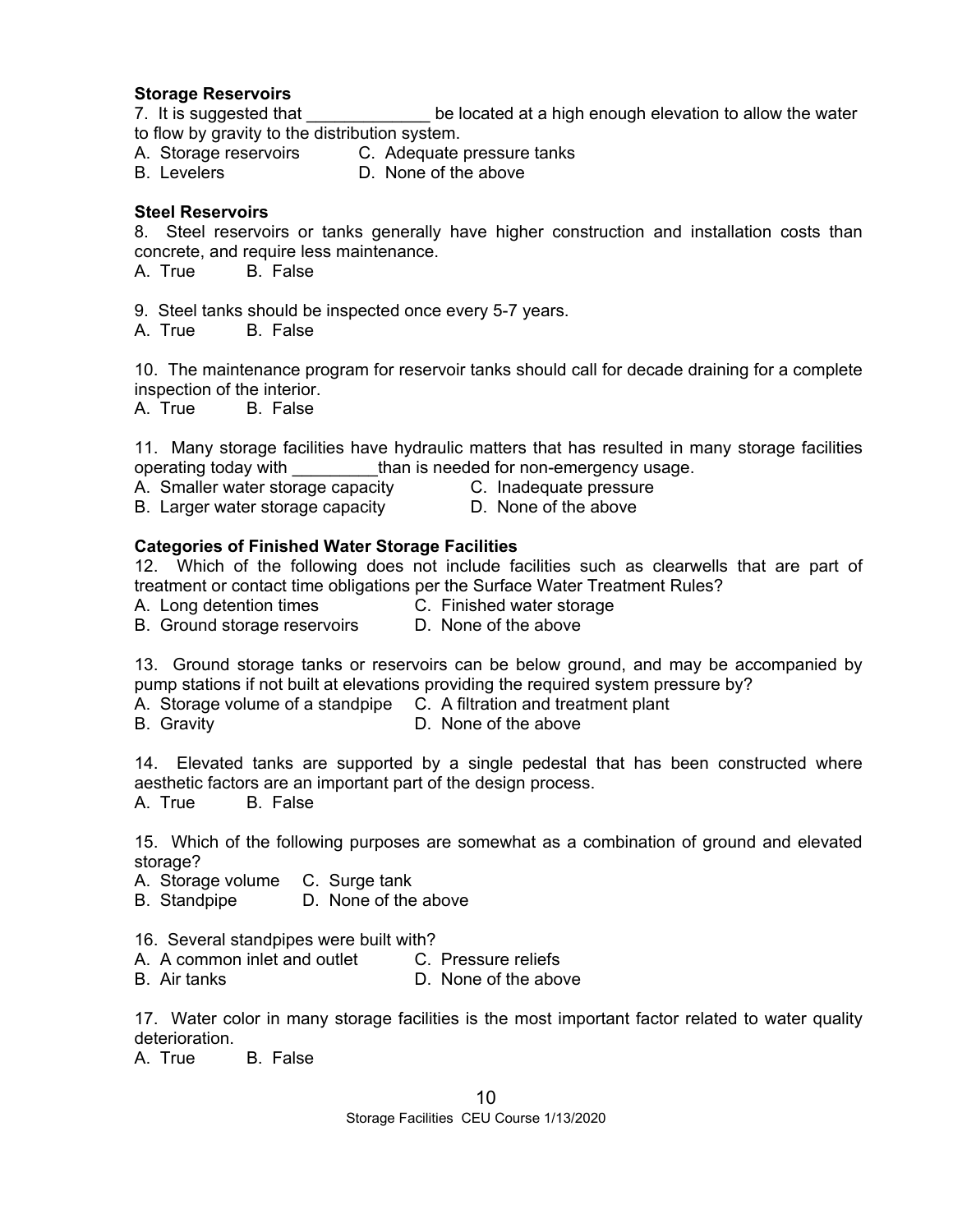18. Long detention times, resulting in unnecessary water age, can be conducive to microbial growth and chemical changes.

A. True B. False

# **Municipal Water Supply Systems**

manicipal trater supply systems<br>19. Water supplies that are used to \_\_\_\_\_\_\_\_\_\_\_\_\_\_\_\_\_to a filtration and treatment plants for purification for domestic purposes including drinking water is classified as raw water.

A. Feed water C. Treat

B. Store water D. None of the above

20. Raw water sources are not proper for any domestic purposes including water for cooking, bathing, and especially drinking.

A. True B. False

21. There is an exception to the rule above, the exception is that has been chlorinated and disinfected for individual household use in accordance with individual State Public Health regulations.

- A. A sample C. Water quality tests have been done prior
- B. Individual well water D. None of the above

22. Which of the following is the most common type of water storage on a municipal water system that uses clear wells?

- A. Water storage C. Finished water storage
- B. Storage **D. None of the above**

#### **Distribution Storage Functions**

23. Storage within a **Exercice 1 and Struth a** enables the system to process water at times when treatment facilities otherwise would be idle.

- A. System demand C. Distribution system
- B. Holding tank D. None of the above

# **Advantages**

24. The main advantages of **Exercise 1** include the fact that storage equalizes demands on supply sources, production works, and transmission and distribution mains.

- A. Distribution storage C. System demands
- B. Dedicated fire storage D. None of the above

# **Meeting system demands and required fire flow.**

25. Deviation in demand occurs throughout the day in different parts of the **Example 20** along with the location, capacity, and elevation of distribution storage are closely associated with system demands.

- A. System demand C. Distribution system
- B. Variation in demand D. None of the above

26. Which of the following can be determined only after a careful analysis of an entire distribution system?

- A. Water supply distribution system C. System demands
	-
- B. Distribution storage water quality **D. None of the above**
- - 11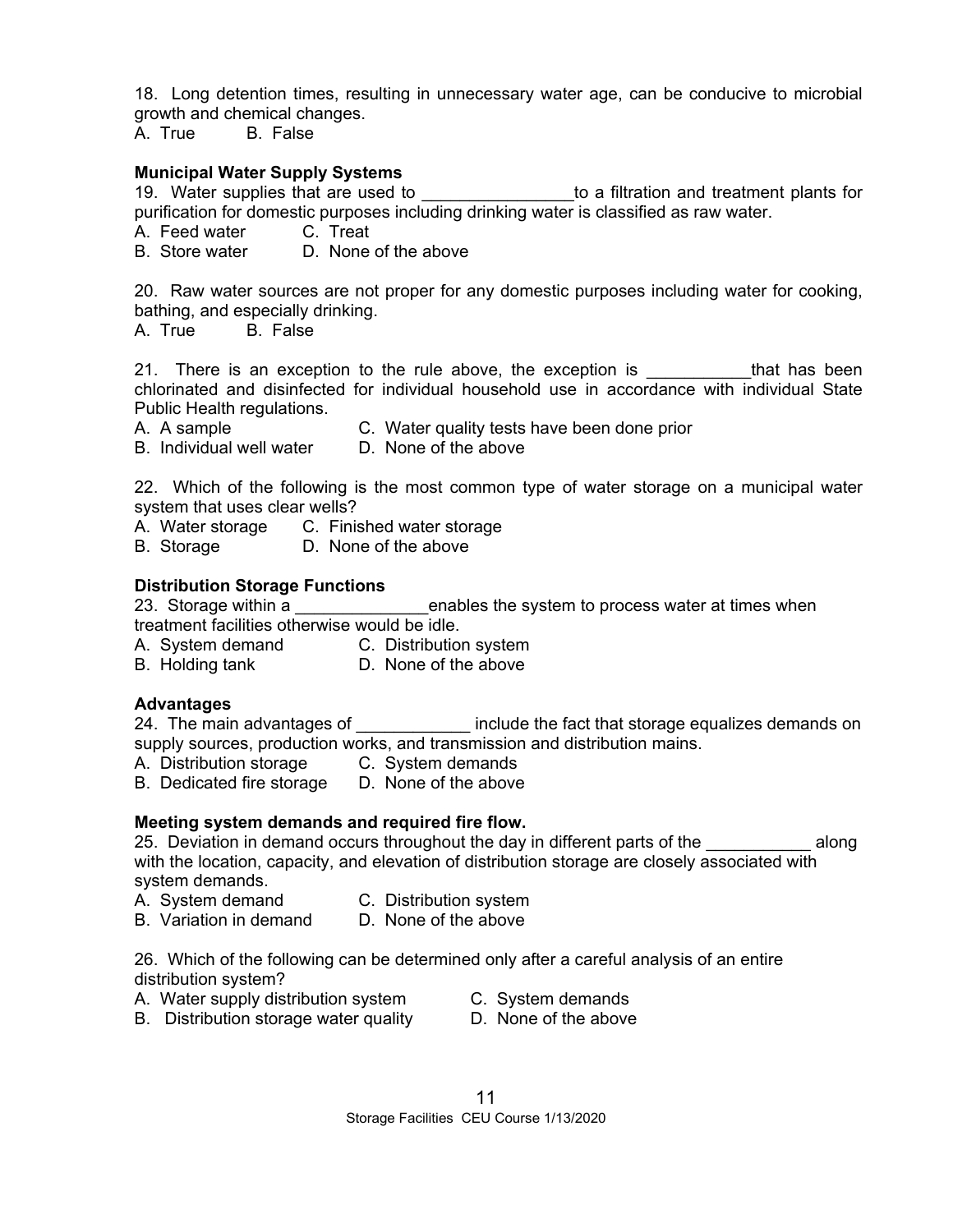# **Elevated and Ground-Level Storage**

27. Distribution system storage is usually provided in one of two ways, elevated storage or ground storage with?

- A. High-service pumping C. System demand
- B. Variations in demand D. None of the above

### **Elevated Storage**

28. Properly sized elevated water tanks provide dedicated fire storage and are used to maintain constant pressure on the?

- A. Pumping equipment C. Water supply distribution system
- B. Dedicated fire storage D. None of the above

29. Domestic water supplies are normally fed to the system from the top 10 to 15 feet of water in the elevated tanks.

A. True B. False

30. The high-service pumps are constant-speed units, which can operate at their highest efficiency point, the remaining water in the tanks normally is held in reserve as?

- A. Pumping equipment C. Water supply backup
- B. Dedicated fire storage D. None of the above

31. The fire storage reserve will feed into the system automatically as the fire-flow demand and the domestic use at a specific time exceed the capacity of the?

- A. System demand C. System's high-service pumps
- B. Variations in demand D. None of the above

#### **Ground Storage**

32. Since water kept in ground storage is not under any significant pressure, it must be delivered to the point of use by?

- 
- A. Pumping equipment C. Water supply distribution system height
- B. Distribution storage in stand pipes D. None of the above
- 

33. Which of the following is needed for normal uses as well as any fire demand, which requires a generally unused investment in pumping capacity?

- A. System demand C. Holding tank
- B. Peak demand D. None of the above

34. Water supply sources and ground-level storage must be maintained at all times because the system cannot function without the pumps.

A. True B. False

35. The distribution lines to all points in the water distribution system must be significantly oversized to handle fire flow, no matter where the fire might occur near one or more fire hydrants on the?

- A. Trees C. Piping system
- B. Water supply D. None of the above

36. In hilly areas, it is frequently possible to install ground reservoirs at sufficient elevation so that the water would "float" on the distribution system.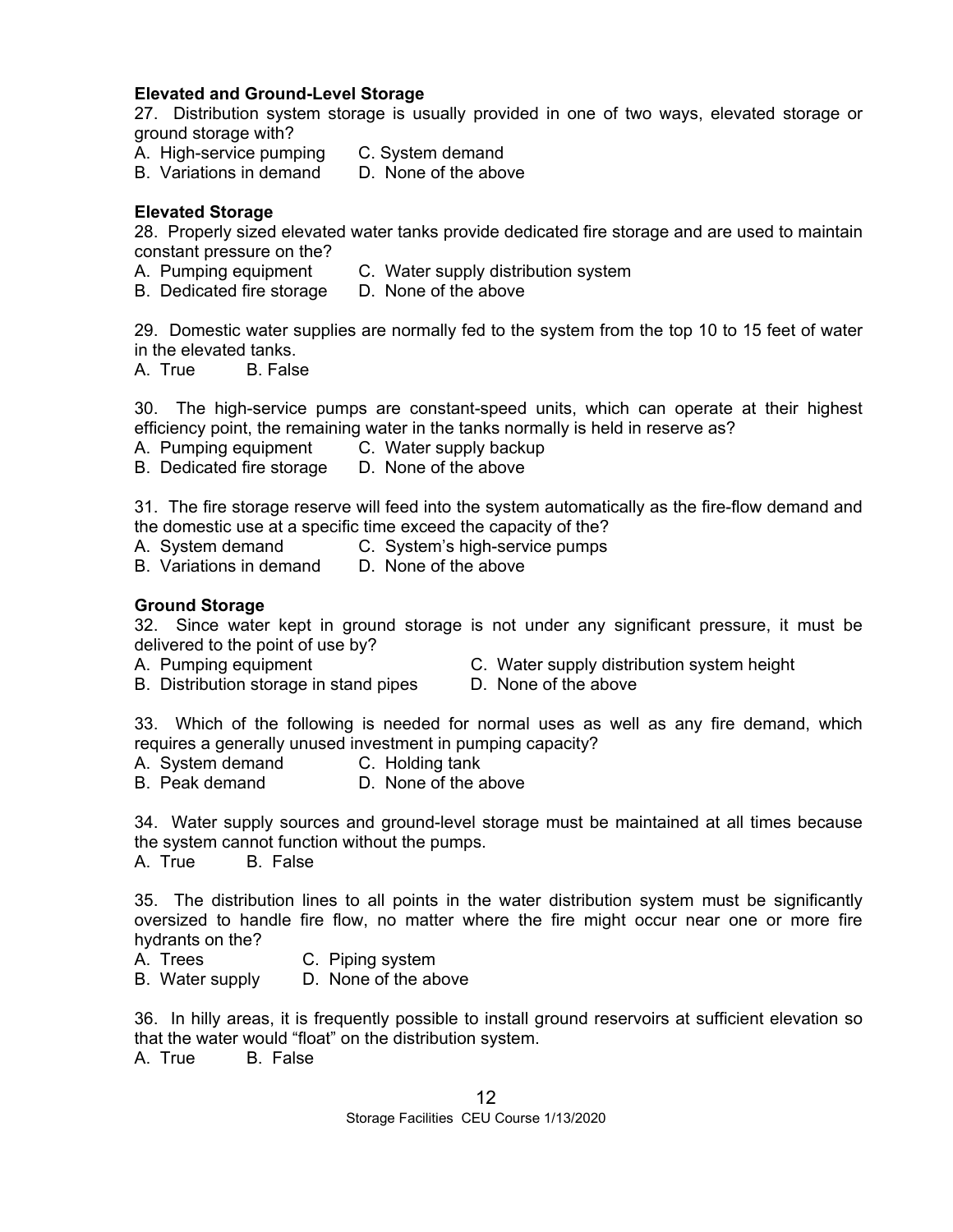37. The energy needed to deliver the water when ground-level storage is used in areas of high fire risks, is lost on the initial delivery of water to?

- A. The tank C. Pump station
- B. Water supply D. None of the above

38. Which of the following must be either variable speed or controlled by discharge valves to maintain constant system pressures?

A. Ground-level storage C. System's high-service pumps

B. Standby pumping systems D. None of the above

39. Capital costs for pumps, generators, and backup systems, and the long-term energy costs, greatly increase the costs of a ground-storage system

A. True B. False

### **Distribution System Water Quality Problems Turbidity**

40. Turbidity is caused by particles suspended in water; these particles scatter or reflect light rays, making the water appear cloudy.

A. True B. False

41. Turbidity in water is significant from a public health standpoint because **could** shelter microorganisms from the disinfectant and allow them to still be viable when they reach the customer.

- A. Germs C. Suspended particles<br>B. Hardness D. None of the above
- D. None of the above

42. EPA regulations direct that, for most water systems, the turbidity of water entering the distribution system must be equal or less than 0.5 ntu in at least 95 percent of the measurements taken each month; at no time may the turbidity exceed 5 ntu.

A. True B. False

43. Increases in turbidity may be caused by changes in velocity or inadequate flushing following main replacement.

A. True B. False

# **Hardness**

44. Water hardness usually comes from water contacting rock formations, such as water from wells in?

- A. Turbidity C. Concentration of calcium and magnesium
- B. Limestone formations D. None of the above
- 45. Most surface water is has a hardness of?
- A. Hard C. Medium
- B. Soft D. None of the above
- 46. Water with 300 mg/L of hardness usually is considered soft.
- A. True B. False

47. Hard water usually is quite corrosive, and may have to be treated to reduce the corrosivity. A. True B. False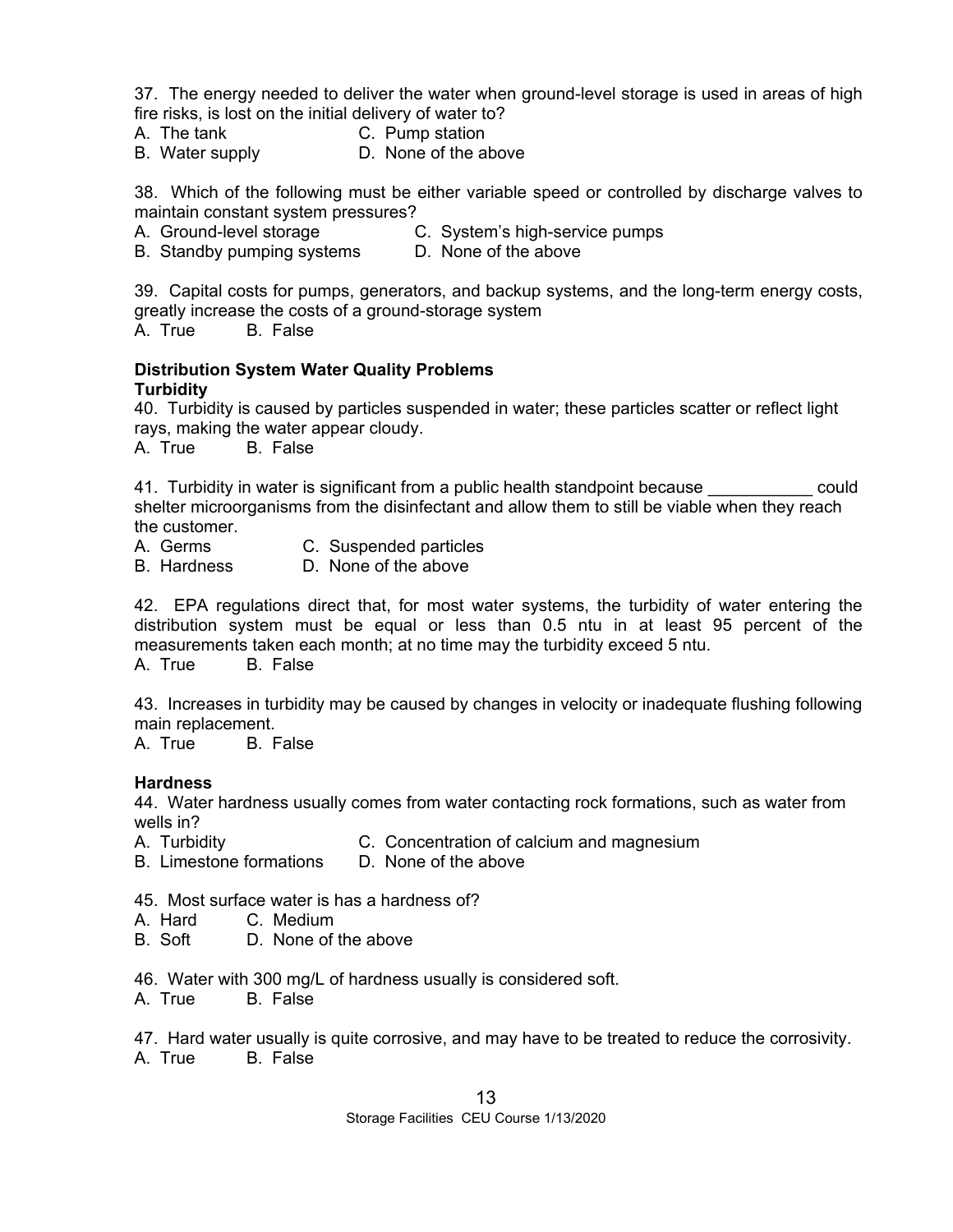**Iron** 

- 48. Ferrous iron  $(Fe_2)$  is in a \_\_\_\_\_\_\_\_\_\_\_\_\_\_\_, and water containing ferrous iron is colorless.
- A. Corrosive state **C. Dissolved state**
- B. Hardness state D. None of the above

49. Ferric iron  $(Fe<sub>3</sub>)$  has been oxidized, and water containing it is?

- A. Black water C. Yellow colored
- B. Rust-colored D. None of the above

50. Gallionella can cause \_\_\_\_\_\_\_\_\_\_\_\_\_, tastes and odors, clogged pipes, and pump failure.

- A. Red water C. Yellow colored
- B. Rust-colored D. None of the above

51. Water samples show increased iron concentrations between the point where water enters the distribution system and the consumer's tap, either corrosion, Iron bacteria, or both are probably taking place.

A. True B. False

52. If the above problem is caused by system pressure, flushing mains, shock chlorination, and carrying increased residual chlorine are alternatives to consider.

A. True B. False

#### **Manganese**

53. The NSDWR recommend a concentration not to exceed 0.05 mg/L to avoid?

- A. Pressure loss C. Harmful effects on humans
- B. Customer complaints D. None of the above

### **Water Quality Safeguards**

54. Which of the following are recommended above is necessary to prevent back siphonage and the entry of contaminants?

A. Continuous negative pressure C. Monitoring

B. Continuous positive pressure D. None of the above

55. Either water use must be restricted or the water system must be upgraded to be capable of supplying more water, if water demands are so great during peak demand periods that pressure declines in parts of the systems.

A. True B. False

56. Which of the following also may be reduced during a main break because of the large amount of escaping water?

- A. Bacteriological safety C. Cross connection
- B. System pressure D. None of the above

#### **Water Hammer**

57. Water hammer is a pressure surge or wave caused by the static energy of a fluid in motion when it is forced to stop or change direction suddenly.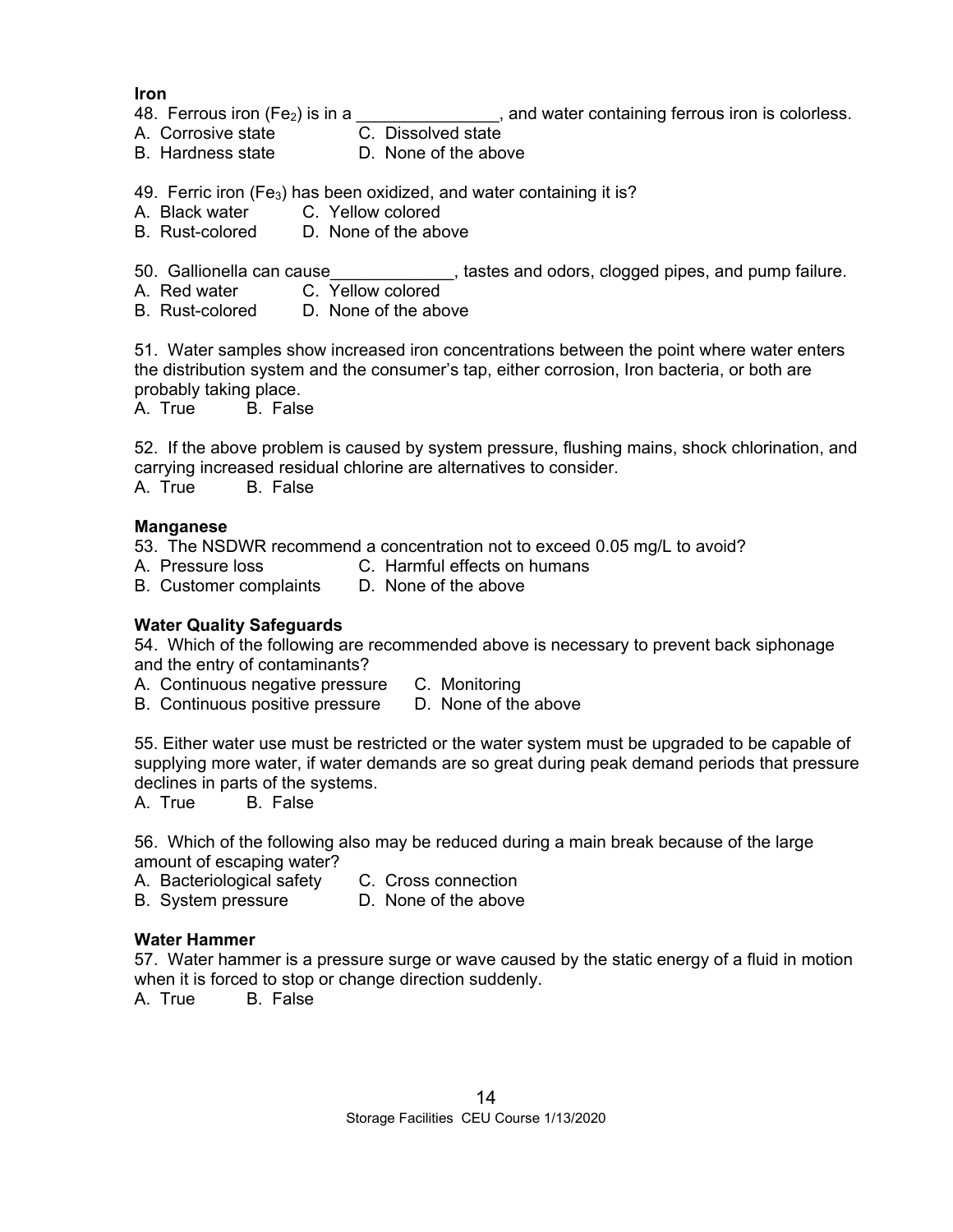58. Moving water in a pipe has kinetic energy proportional to the mass of the water in a given volume times the square of the velocity of the water.

A. True B. False

#### **New EPA Rules for Distribution Reduction of Lead in Drinking Water Act**

59. The Reduction of Lead in Drinking Water Act means municipalities, water districts and developers who work with and pay for water infrastructure need to be preparing. A. True B. False

60. Lead, a metal found in natural deposits, is often used in household plumbing materials and water service lines.

A. True B. False

61. Lead in drinking water can also cause a variety of adverse health effects. In babies and children, exposure in drinking water above the action level can result in delays in physical and mental development, along with slight deficits in attention span and learning abilities. In adults, it can cause increases in blood pressure.

A. True B. False

62. The most common problem with brass or chrome-plated brass faucets and fixtures is it can leach significant amounts of lead into the water, especially cold water.

A. True B. False

63. Homes built after 2019 are more likely to have lead pipes, fixtures and solder.

A. True B. False

64. New homes are also at risk: even legally "lead-free" plumbing may contain up to 8 percent lead.

A. True B. False

65. Reduction of Lead in Drinking Water Act is to amend the Safe Drinking Water Act regarding the use and introduction into commerce of lead pipes, plumbing fittings or fixtures, solder and flux.

A. True B. False

66. This lead reduction law was established a prospective effective date of January 4, 2014, which provided a three-year timeframe for affected parties to transition to the new requirements. A. True B. False

# **Pervasive Environmental Contaminant**

67. Lead can be consumed from various sources, including lead paint and house dust contaminated by lead paint, as well as soil, drinking water, and food. A. True B. False

68. Because lead accrues in the body, all sources of lead should be controlled or eliminated to prevent childhood lead poisoning.<br>A. True B. False

**B.** False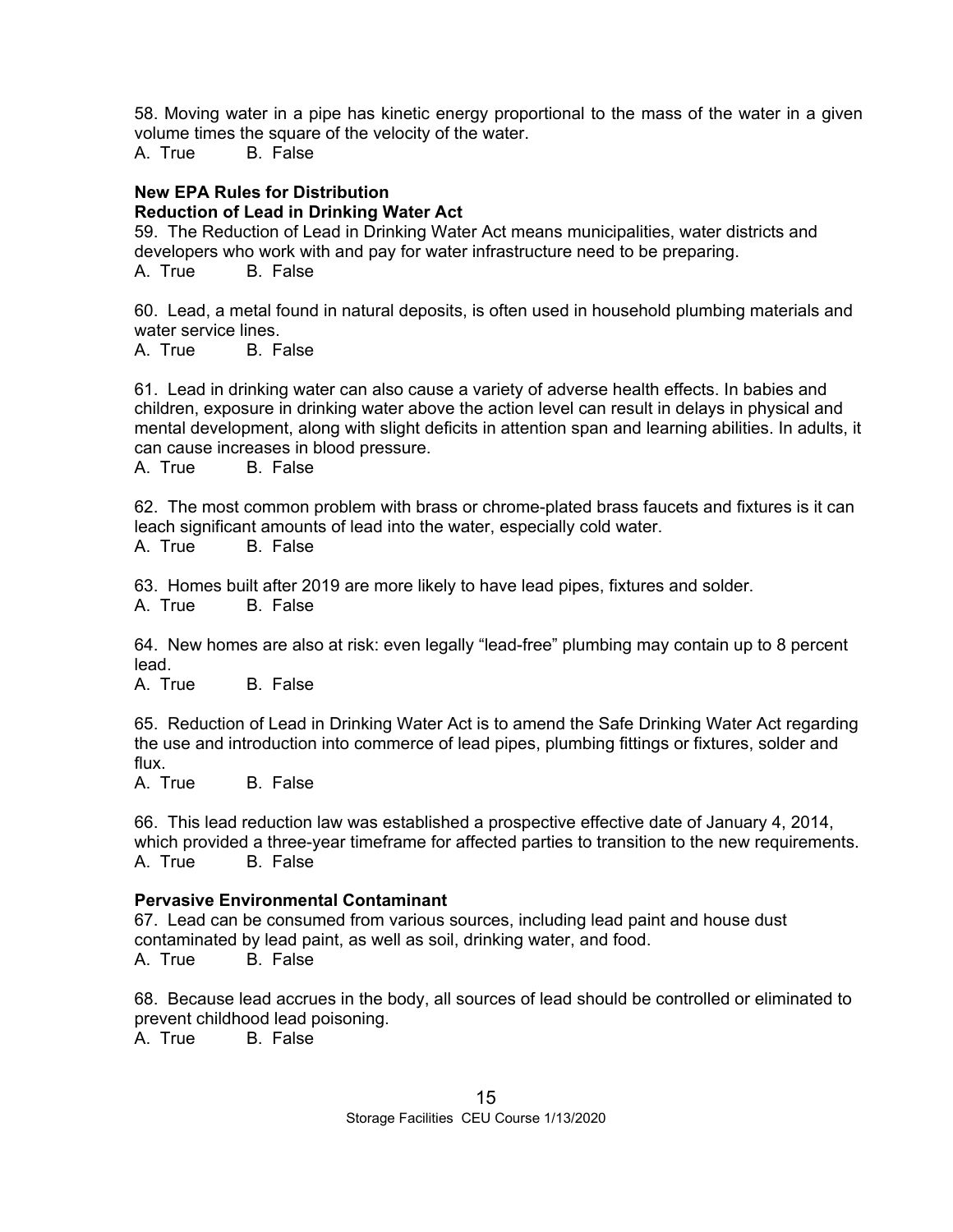69. Beginning in the 1970s, lead concentrations in air, tap water, food, dust, and soil began to be substantially reduced, resulting in significantly reduced blood lead levels in children throughout the United States.

A. True B. False

70. Homes built before the 1978 homes might contain lead paint hazards, as well as drinking water service lines made from lead, or plumbing materials that contain lead. A. True B. False

71. Which of the following control reduces the leaching of lead plumbing components or solder into drinking water?

- A. Lead concentrations C. Lead enforcement
- B. Adequate corrosion D. None of the above

# **Composite Meters**

72. Composite meters are one example of a \_\_\_\_\_\_\_\_\_\_\_\_\_\_\_\_\_\_\_\_ alternative that is not susceptible to no-lead regulations.

A. Lead free C. Zero lead

B. Low-lead brass D. None of the above

73. Composite meters do not depend on metal pricing variations and have zero lead as opposed to low lead or even \_\_\_\_\_\_\_\_\_\_\_meters.

- A. Bronze C. A blend of plastic and fiberglass
- B. Zero lead D. None of the above

74. Which of the following type of meter boast longevity and resistance to corrosion from aggressive water?

A. Bronze C. Composite

B. Lead-free D. None of the above

75. Composite meters are constructed using a blend of plastic and?

- A. Bronze C. Zero lead
- B. Fiberglass D. None of the above

76. Which of the following have been found to eliminate the "friction feeling" typically experienced with metal threads and metal couplings, facilitating easier installation?

A. Bronze threads C. Composite threads

B. Lead-free threads D. None of the above

77. With comprehensive testing, composite meters have demonstrated a burst pressure that is significantly greater than?

A. Bronze C. Zero lead

B. Lead-free D. None of the above

78. Composite technology today allows for better, more environmentally friendly composite products that will last up to 10 years in residential applications. A. True B. False

79. It is critical that utilities consider all of their options when selecting a new fleet of meters. A. True B. False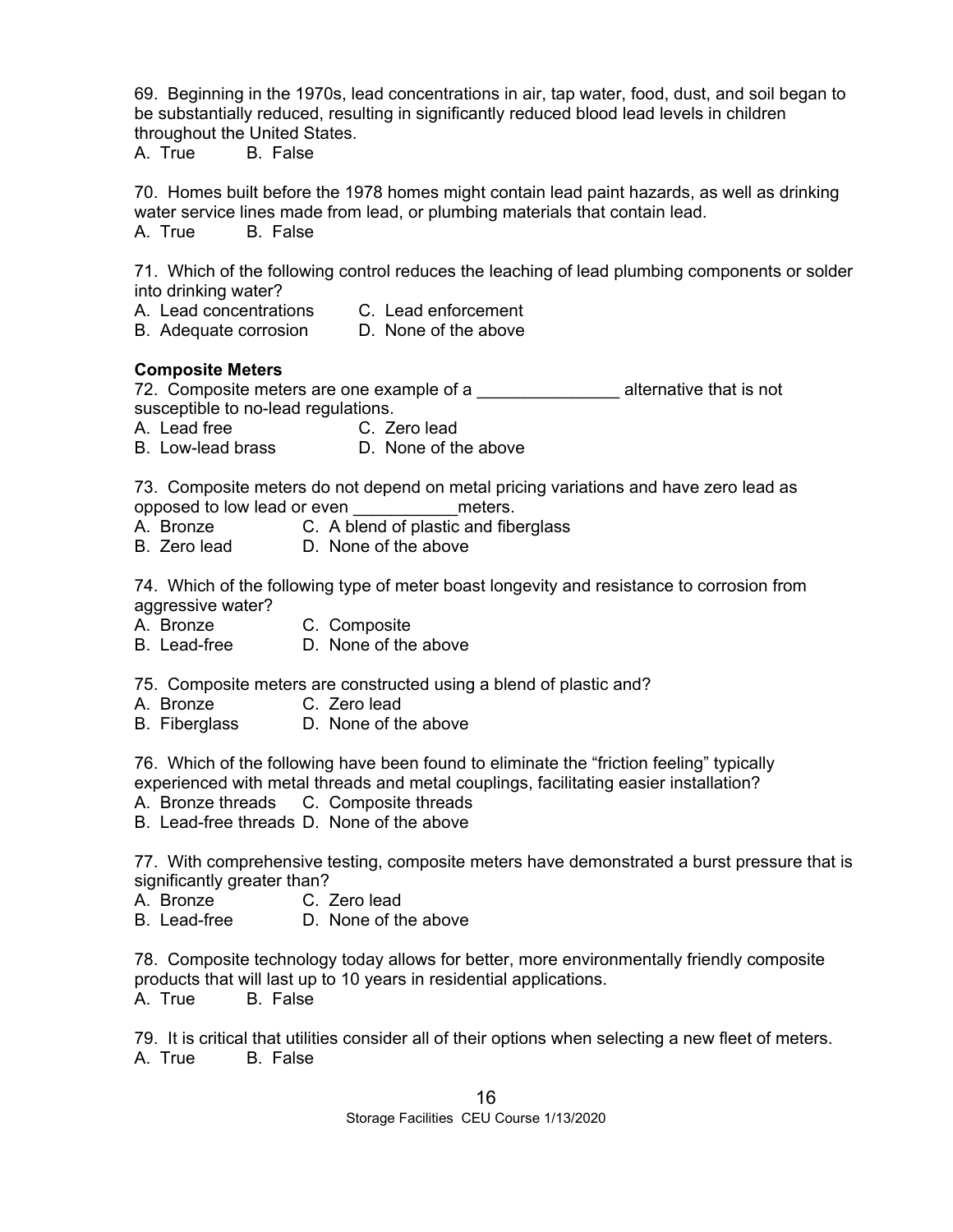80. Many deserves access to safe, clean water.

A. True B. False

81. It is critical that manufacturers deliver products that meet the highest standards for safety, quality, reliability and accuracy to ensure availability to, and conservation of water. A. True B. False

82. To ensure that drinking water supplied by all public water supply systems as defined by the EPA meet Federal and State requirements, water system operators are required to collect

- samples regularly and?<br>A. Chemical analyses
- C. Have the water tested

B. Protect personal health D. None of the above

83. The regulations specify maximum sampling frequencies, sampling locations, testing procedures, methods of keeping records, and frequency of reporting to the State. A. True B. False

84. The regulations also mandate special reporting procedures to be followed if a contaminant exceeds the goal.

A. True B. False

85. About half the distribution systems must provide periodic monitoring for microbiological contaminants and some chemical contaminants.

A. True B. False

86. The frequency of sampling and the chemicals that must be tested for depend on the physical size of the water system,  $\qquad \qquad$ , and the history of analyses.

A. Frequency of sampling C. Water system customers

B. The water source **D.** None of the above

# **General Disinfection Requirements**

87. According to the text, disinfection is absolutely required for all water systems using surface water sources.

A. True B. False

88. As the water enters the distribution system, it must carry a **Example 20** that will be retained throughout the distribution system.

- A. Disinfectant like UV C. Continuous chlorine residual
	-

B. A byproduct of chlorine D. None of the above

89. Water samples from points on the distribution system must be analyzed periodically to make sure **the sure is being maintained.** 

- A. Disinfectant like UV C. An adequate chlorine residual
	-
- B. A byproduct of chlorine D. None of the above
- 

90. The use of chlorine has almost completely eliminated occurrences of waterborne diseases in the United States.